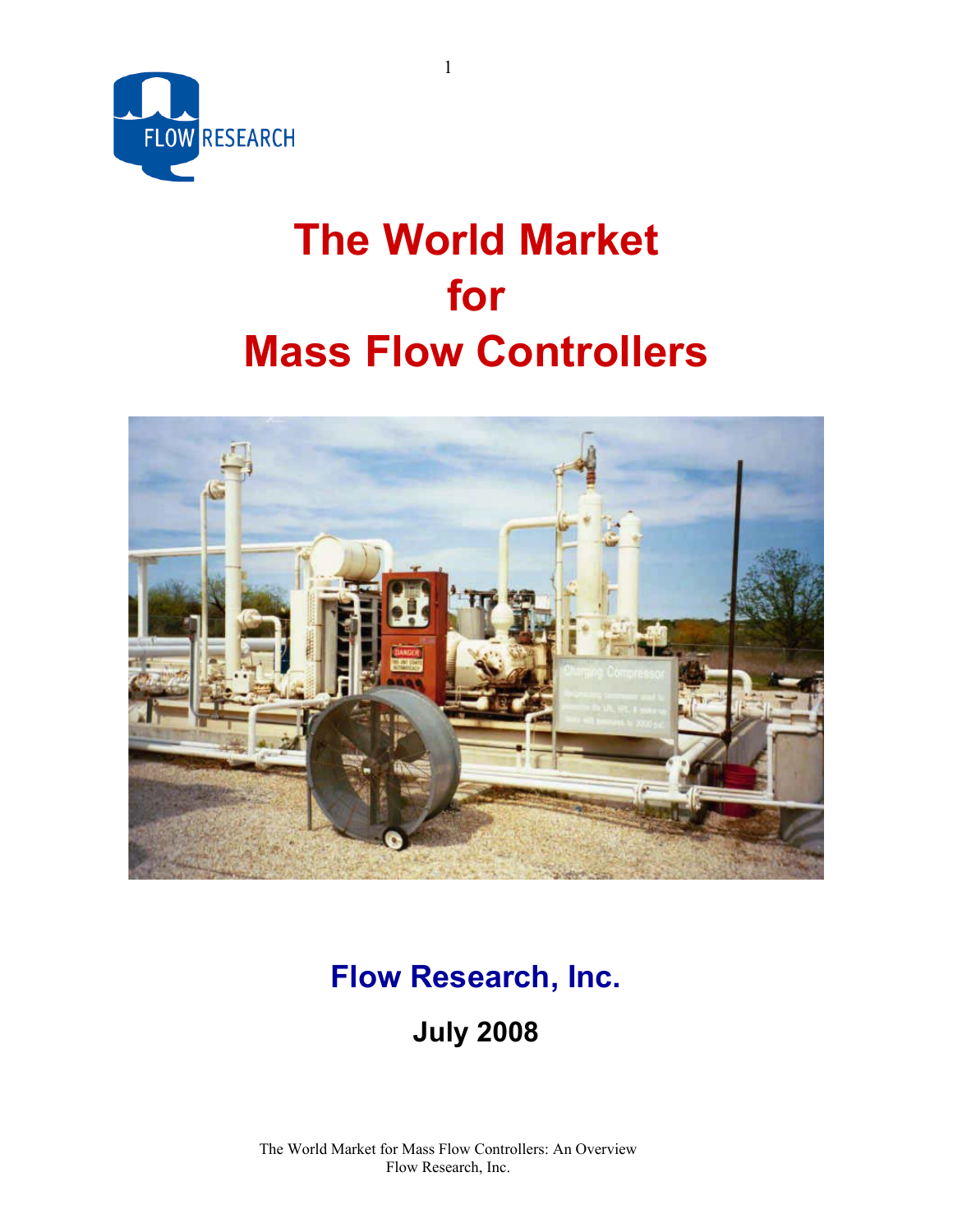

Flow Research, Inc. 27 Water St. - Suite B7 Wakefield, MA 01880 United States [1] 781-245-3200 [1] 781-224-7552 (fax) www.flowresearch.com



# **Flow Research Services**

Flow Research conducts **market research studies** in a wide variety of instrumentation areas that can be purchased by anyone interested in the topics. We create these studies through interviews with suppliers, distributors, and end-users. Topics include all of the flowmeter technologies both new and traditional - as well as temperature sensors, temperature transmitters, infrared thermometers and thermal imagers, pressure transmitters, and API-certified valves.

We also conduct **custom projects** for companies who are looking to expand their product line, merge with or acquire another company, or understand their customer needs better. We are very experienced at doing user surveys that reveal hidden problems, emerging applications, and new product requirements. We gather the data and analyze it in light of our wealth of data on instrumentation. We then formulate strategies that help you achieve your goals.

In addition to studies and projects, we also publish periodicals as part of our **Worldflow Monitoring Service**. The *Market Barometer* helps companies stay on top of trends and technologies, and interpret them so that they can make better business decisions. Our new *Energy Monitor* focuses on developments in the oil & gas, petrochemical, and renewable energy industries. It also reflects our increasing **focus on the oil and gas flow markets**. As part of the Worldflow Monitoring Service, we also produce timely *Flash Reports* and periodic *Worldflow User Perspective* reports. An on-line resource, the *Living Database*, is also available.

Flow Research specializes in instrumentation. We work with companies individually to **formulate strategies** that will help them succeed in an increasingly complex world. Dr. Jesse Yoder, founder of Flow Research, has been working in process control since 1986 and creating market research studies since 1990. He and his team have studied hundreds of companies during this time and have advised most of the top flowmeter suppliers on market and product strategies.

Flow Research has published over 100 market studies since 1990 and more than 80 technical articles on instrumentation published in industry journals, many of which can be found online at www.flowresearch.com/articles.htm. Consult www.flowresearch.com for a current list of our market research studies available for immediate delivery or to learn more about us.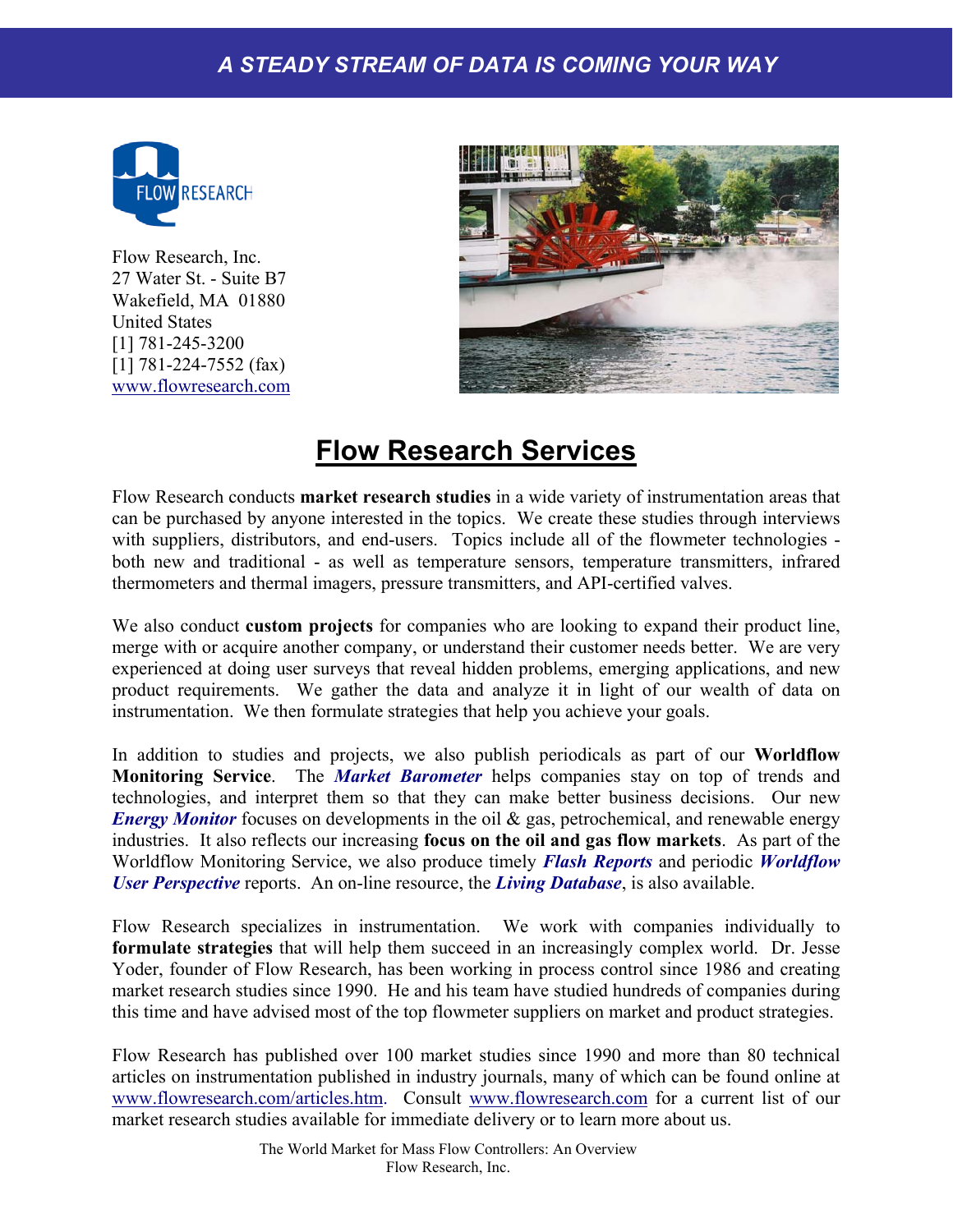# **The World Market for Mass Flow Controllers**  *- Study Overview -*

Mass Flow Controllers (MFCs) represent one of the fastest growing segments of the process control instrumentation markets. Their ability to measure gases and liquids makes them highly versatile. Their ability to conduct these measurements with a high degree of accuracy, combined with the attribute of flow control, makes their value clear to the end-user community. Manufacturers have also recognized this value and are investing in MFC product enhancements in their attempts to secure increased market share.

Flow Research has observed, studied, and reported on MFC and other flow technologies since 1998. It's what we do. We have now focused our attention upon MFC technology and the worldwide industries and markets in which it is found. The result is a comprehensive study that describes in practical terms how this technology works, where it works best today and in the future, who are the global and regional suppliers of this technology, and what the future holds for manufacturers and end-users alike.

#### **What are the key issues addressed in this study?**

- Worldwide market size in 2007 dollars and units
- Worldwide market shares in 2007 by company
- Worldwide market size forecasts through 2012
- Technical analysis of all new-technology meters
- Paradigm case reviews by technology
- Product analyses of major supplier product lines
- Manufacturer sales strategies
- Company profiles of all major suppliers



Over the years, clients have told us that what distinguishes Flow Research from other sources of data and information is the range of perspectives that we provide to our study subject. We not only determine worldwide market size, but break this data down into its regional components, making the data much more valuable to global and smaller market participants alike.

This same methodology is used as we detail Average Selling Price (ASP), where we provide the ASP for mass flow controllers both by technology type and by region, in addition to average worldwide pricing. This depth of analysis can be used by suppliers who may be seeking a price advantage, or by end-users who are looking to budget for these products worldwide..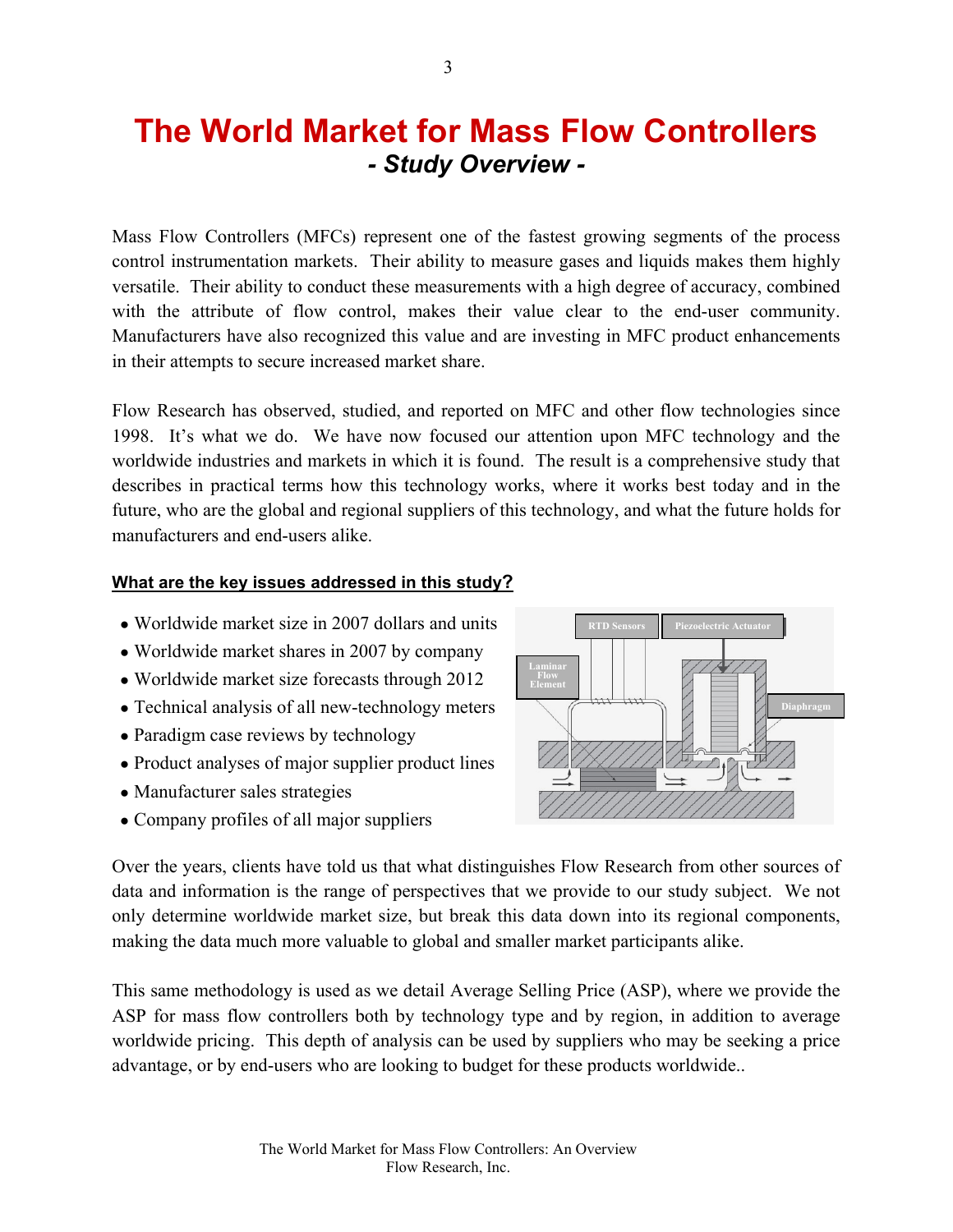The product analysis found throughout the study provides the basic information on mass flow controller technology, compares the different flow technologies to each other, and describes major features of the MFCs of significant suppliers. In so doing, this study creates a snapshot of the state of the mass flow controller industry from both a technical and a product feature viewpoint.

## **What regions of the world are included in this study?**

We have divided the worldwide market for MFC's into the following geographies:

- North America
- Europe
- Japan
- Asia without Japan
- Rest of World



## **How else has the MFC market been divided in this study?**

Another important division of this market is by the industries in which MFCs are used. This segmentation is:

- Semiconductor
- Industrial
- Laboratory/Research

The study further segments the Industrial and Lab/Research markets into the following industrial segments:

- 
- 
- 
- Biotech/Pharmaceutical Furnaces Packaging
- Chemical/Petrochemical Gas Analyzers Power
- Electronics Manufacturing Gas Distribution Other
- Aerospace Fiber Optics/Glass Heat Treating
- Analytical Food & Beverage Medical
	-
	-
	-
	-
- 
- 
- Automotive Fuel Cells Metals Processing
	-
	-
	-

These Industrial and Lab/Research segments are defined, and both their 2007 revenue shares of the market as well as their individual 2012 revenue projections are provided. Compound Average Growth Rates (CAGRs) are also provided for each segment. These industry breakdowns are essential to understanding the fundamental nature of MFC end-user activity.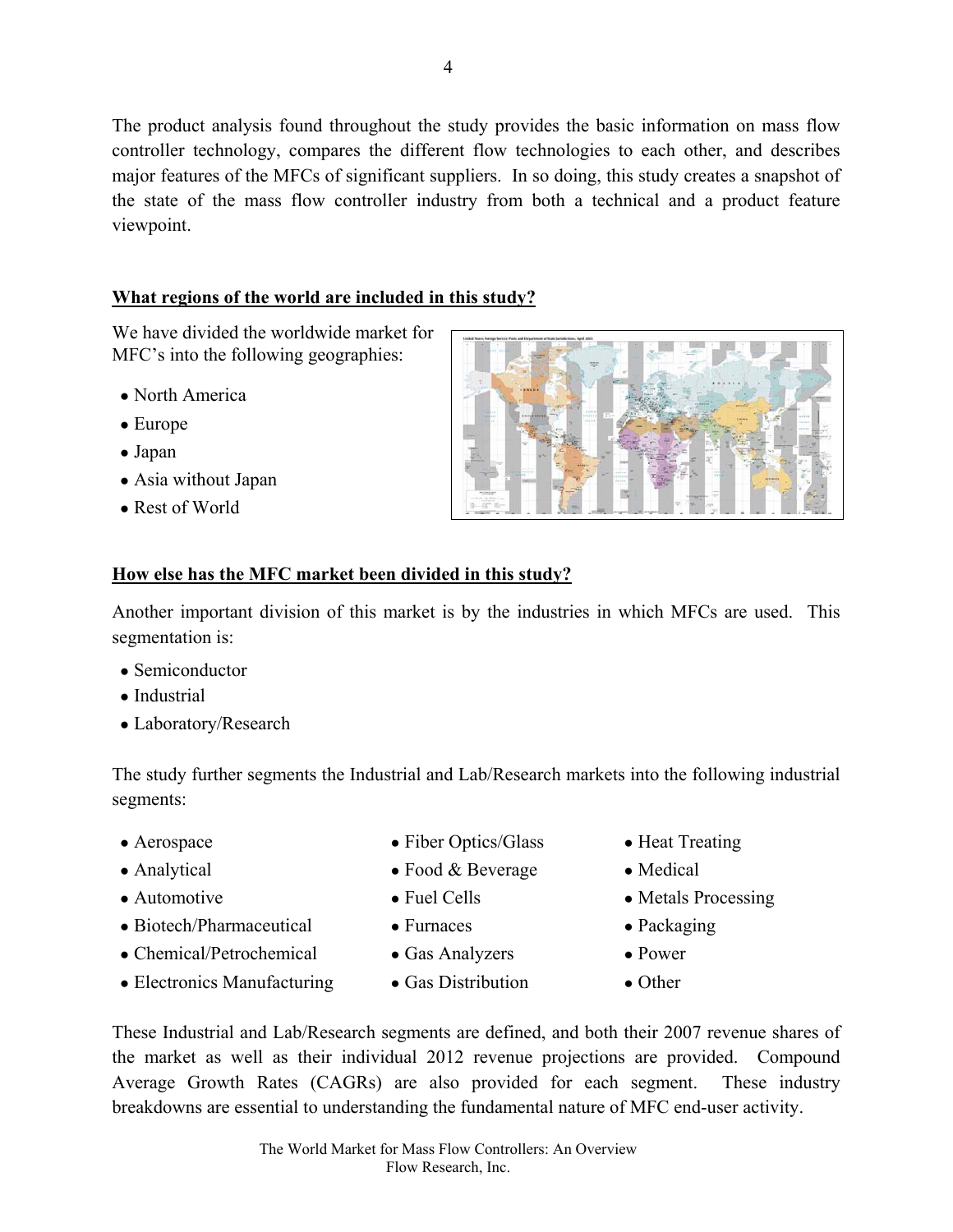### **What other important segmentation is included in this MFC study?**

• This study looks at the worldwide MFC market on the basis of Thermal Technology *vs* Differential Pressure for 2007 and for each year through 2012. Regional data is also provided.

 ● This study looks at the worldwide MFC market on the basis of With Control Function *vs* Meter Only for 2007 and for each year through 2012. Regional data is also provided.

• This study looks at worldwide Distribution Channels from the perspective of Direct Sales, Independent Reps, Distributors, and E-Business. Revenue numbers by these four sales channels are provided for 2007, with a forecast for 2012.

• This study looks at worldwide Customer Types. Customer types are classified by the four most common definitions: End-User, OEM, System Integrator, and Engineering Company. These basic types are analyzed both on a worldwide and a regional basis.

### **What can you tell me about the Company Profiles?**

There are company profiles included for all major suppliers into the MFC market. This market has seen significant acquisition activity in the last few years. This activity is documented within this study. The study also includes the following information for each company that is profiled:

- Ownership MFC Product Line Analysis
- 
- Address/Contact Information Complete MFC Product Portfolio Listing
- Revenue Summary Summaries of Other Process Control Product Lines
- Corporate History Strategies and Market Information

A sample list of some of the companies profiled in this study includes:

- Advanced Energy  $(Aera^{\circledR})$  Horiba/STEC
- Brooks Instrument Sierra Instruments
- Celerity Group Tokyo Keiso
	-
- Hitachi Yamatake

In addition to the above, this study provides insights into developing successful marketing strategies and discussions of critical MFC growth factors. The study also includes forecasts for individual geographic regions.

Below is an abbreviated Table of Contents for *The World Market for Mass Flow Controllers*. A more complete Table of Contents is available upon request.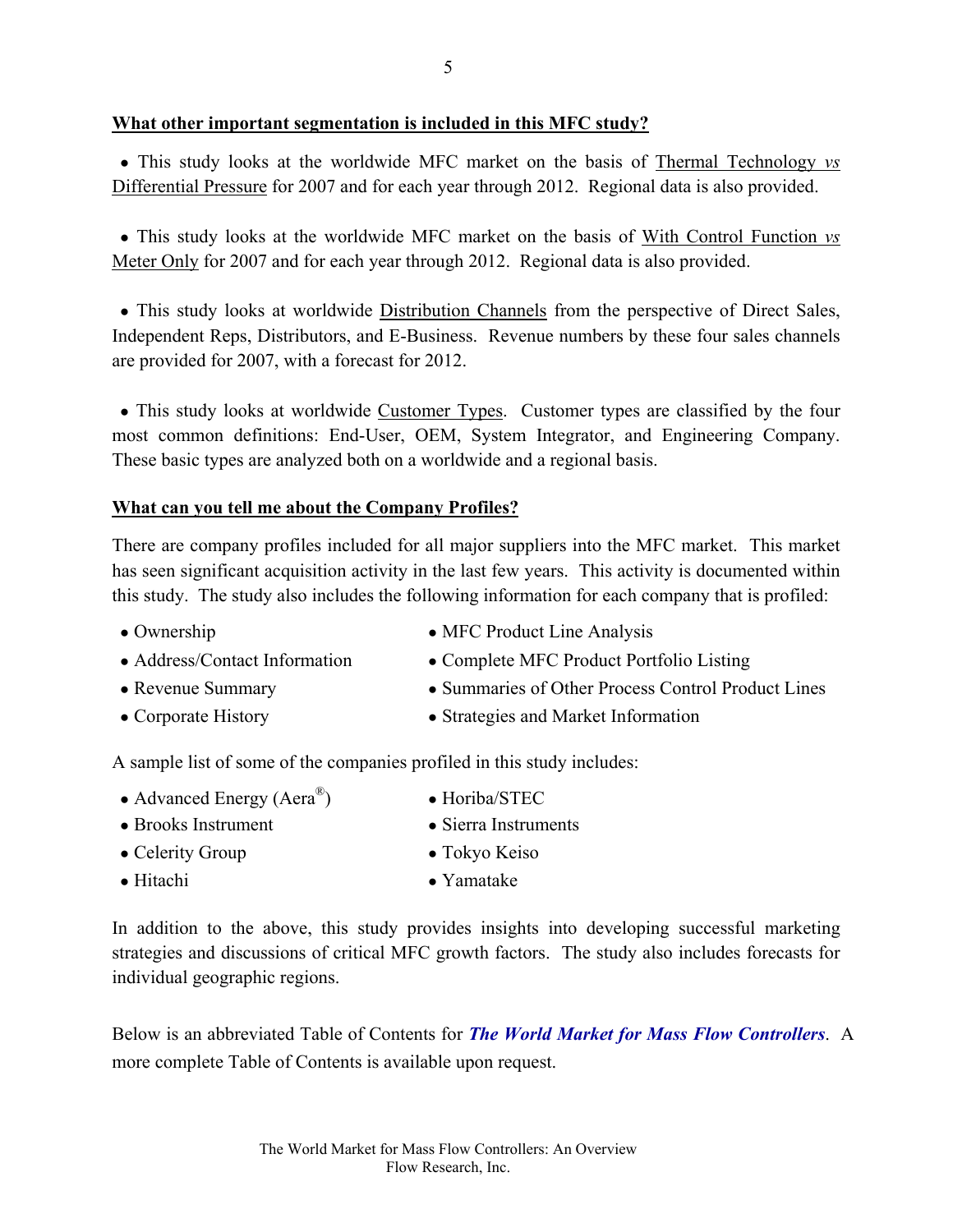## **TABLE OF CONTENTS**

| <b>Chapter</b> | <b>Description</b>                                              | <b>Page Number</b> |
|----------------|-----------------------------------------------------------------|--------------------|
| One            |                                                                 |                    |
|                |                                                                 |                    |
|                |                                                                 |                    |
|                |                                                                 |                    |
|                |                                                                 |                    |
|                |                                                                 |                    |
|                |                                                                 |                    |
|                |                                                                 |                    |
|                |                                                                 |                    |
|                | Shipments of Mass Flow Controllers by Region:                   |                    |
|                |                                                                 |                    |
|                | Shipments of Mass Flow Controllers by Type and by Region:       |                    |
|                |                                                                 |                    |
|                |                                                                 |                    |
|                | For Mass Flow Controller Suppliers to the Semiconductor Market, |                    |
|                |                                                                 |                    |
| Two            |                                                                 |                    |
|                |                                                                 |                    |
|                |                                                                 |                    |
|                |                                                                 |                    |
|                |                                                                 |                    |
|                |                                                                 |                    |
|                |                                                                 |                    |
|                |                                                                 |                    |
|                |                                                                 |                    |
|                |                                                                 |                    |
|                |                                                                 |                    |
|                |                                                                 |                    |
|                |                                                                 |                    |
|                |                                                                 |                    |
|                |                                                                 |                    |
|                |                                                                 |                    |
|                |                                                                 |                    |
|                |                                                                 |                    |
|                |                                                                 |                    |
|                |                                                                 |                    |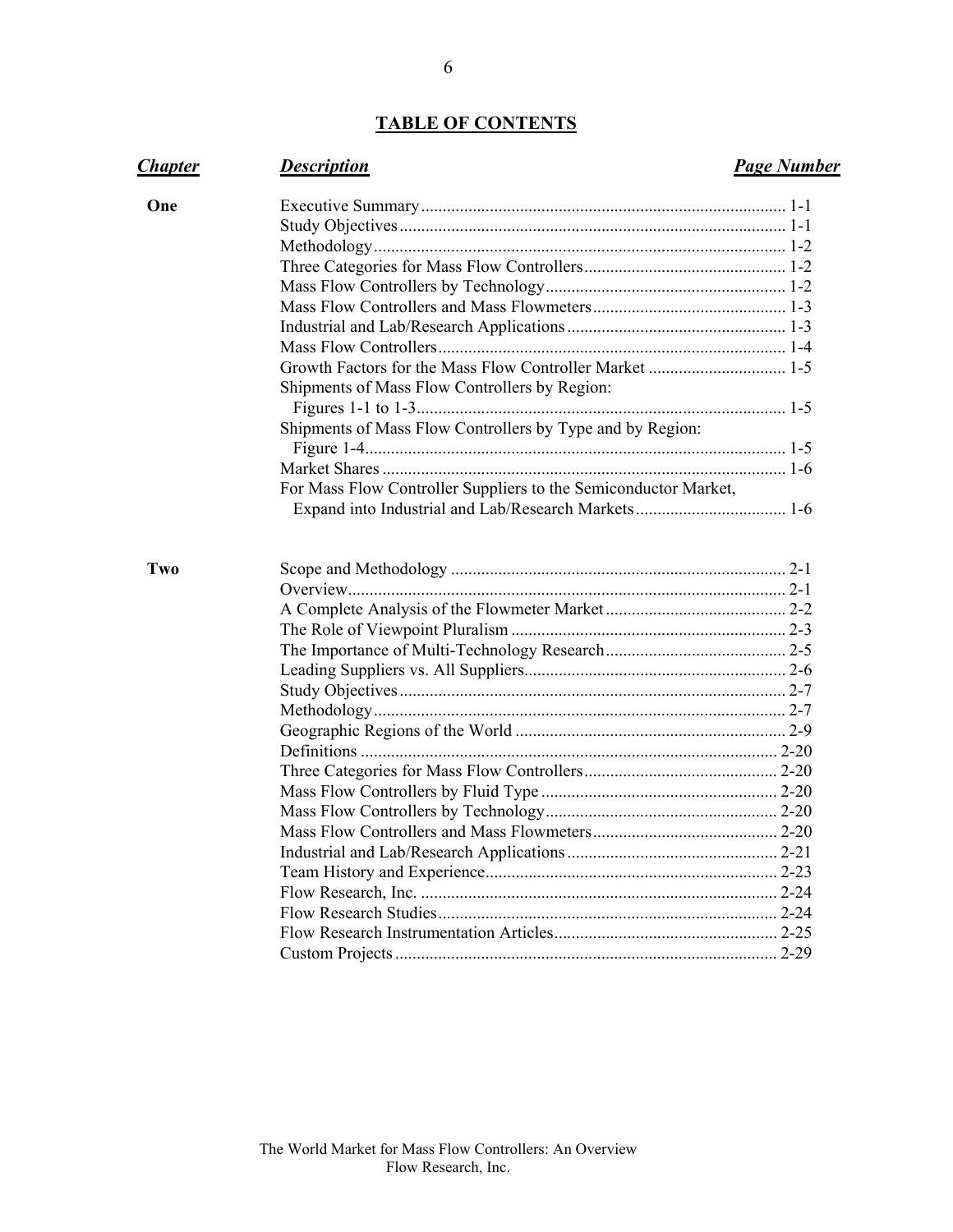#### **TABLE OF CONTENTS** *(continued)*

| <b>Chapter</b> | <b>Description</b>                                                           | <b>Page Number</b> |
|----------------|------------------------------------------------------------------------------|--------------------|
| <b>Three</b>   |                                                                              |                    |
|                |                                                                              |                    |
|                |                                                                              |                    |
|                |                                                                              |                    |
|                |                                                                              |                    |
|                |                                                                              |                    |
|                |                                                                              |                    |
|                |                                                                              |                    |
|                |                                                                              |                    |
|                | Advantage and Disadvantages of Different Types of Flowmeters  3-9            |                    |
|                |                                                                              |                    |
|                |                                                                              |                    |
|                |                                                                              |                    |
|                |                                                                              |                    |
|                |                                                                              |                    |
|                | And many others                                                              |                    |
| Four           |                                                                              |                    |
|                |                                                                              |                    |
|                | The Continued Need for Mass Flow Controllers in the                          |                    |
|                |                                                                              |                    |
|                | The Drive for Alternative Energy Will Fuel the Use of Mass                   |                    |
|                |                                                                              |                    |
|                | End-Users Will Opt for the Automation Provided by Mass Flow Controllers Over |                    |
|                |                                                                              |                    |
|                | The Emerging Markets, Including China and India, Will Continue               |                    |
|                |                                                                              |                    |
|                |                                                                              |                    |
|                |                                                                              |                    |
|                |                                                                              |                    |
|                |                                                                              |                    |
|                | Shipments of Mass Flow Controllers by Region:                                |                    |
|                |                                                                              |                    |
|                | Average Selling Price of Mass Flow Controllers by Region:                    |                    |
|                |                                                                              |                    |
|                | Shipments of Mass Flow Controllers by Type and by Region:                    |                    |
|                |                                                                              |                    |
|                | Average Selling Price of Mass Flow Controllers by Type and                   |                    |
|                |                                                                              |                    |
|                |                                                                              |                    |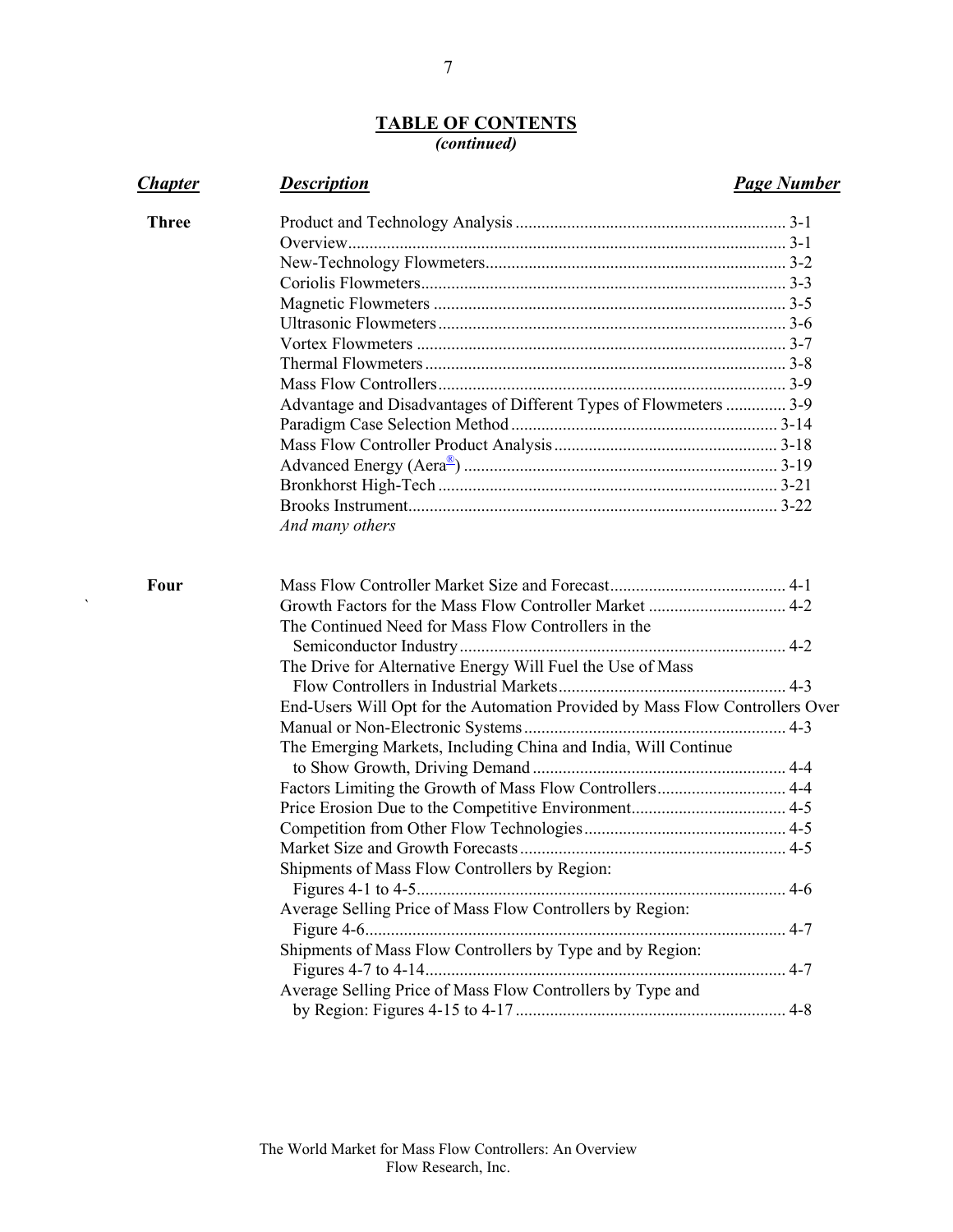# **TABLE OF CONTENTS**

## *(continued)*

| <b>Chapter</b> | <b>Description</b>                                                | <b>Page Number</b> |
|----------------|-------------------------------------------------------------------|--------------------|
| Four           | Shipments of Mass Flow Controllers by Technology and              |                    |
| (cont.)        |                                                                   |                    |
|                | Shipments of Mass Flow Controllers by Control Function and        |                    |
|                |                                                                   |                    |
|                | Shipments of Mass Flow Controllers by Industrial Segment and      |                    |
|                | Shipments of Mass Flow Controllers by Distribution Channel:       |                    |
|                |                                                                   |                    |
|                | Shipments of Mass Flow Controllers by Customer Type:              |                    |
|                |                                                                   |                    |
| <b>Five</b>    |                                                                   |                    |
|                |                                                                   |                    |
|                | Market Shares for Mass Flow Controllers by Geographic Region  5-1 |                    |
| <b>Six</b>     |                                                                   |                    |
|                |                                                                   |                    |
|                | For Mass Flow Controller Suppliers to the Semiconductor Market,   |                    |
|                |                                                                   |                    |
|                |                                                                   |                    |
|                |                                                                   |                    |
|                |                                                                   |                    |
|                | When Consolidating Product Lines, Provide a Migration Path for    |                    |
|                |                                                                   |                    |
|                | Create a Coherent and Understandable Product Naming System 6-6    |                    |
|                |                                                                   |                    |
|                | Educate Your Customers about Mass Flow Controller Technology  6-9 |                    |
|                | Invest in Smart Flowmeters, and in Communications Protocols 6-10  |                    |
| <b>Seven</b>   |                                                                   |                    |
|                |                                                                   |                    |
|                |                                                                   |                    |
|                |                                                                   |                    |
|                |                                                                   |                    |
|                |                                                                   |                    |
|                |                                                                   |                    |
|                | And many others                                                   |                    |
|                |                                                                   |                    |

**This study also includes more than 80 full-color maps, charts, and tables which together graphically illustrate the entirety of the worldwide Mass Flow Controller market.**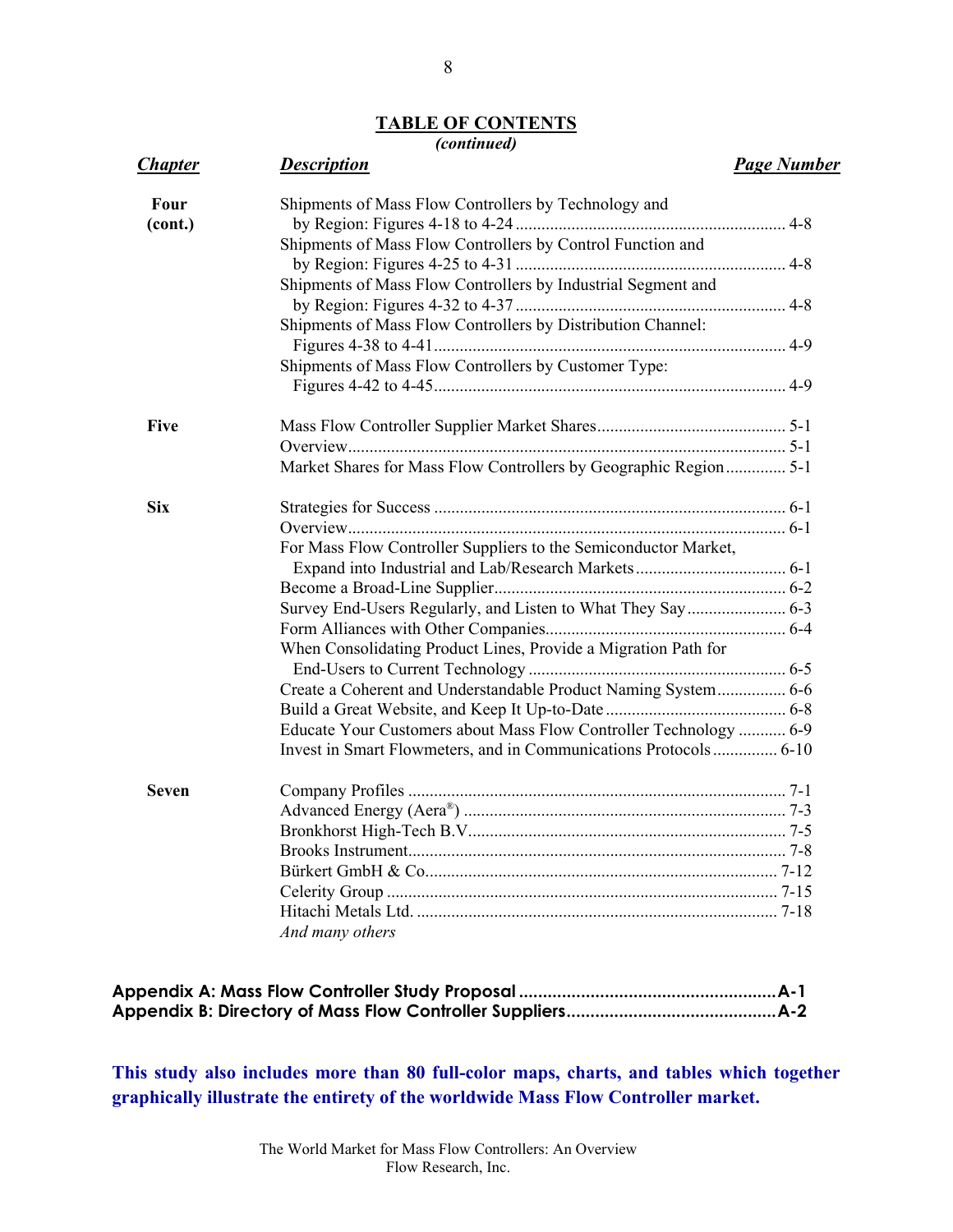

**Flow Research, Inc.** 27 Water Street Wakefield, MA 01880 [1] 781 245-3200 [1] 781 224-7552 (fax) www.flowresearch.com



René Descartes

# **The Flow Research Founding Sponsor Program**

To produce studies that most closely match our clients' needs, Flow Research instituted the Founding Sponsor Program. This program enables companies who wish to participate at a high level in a study's research to influence its scope and segmentation. In addition, Founding Sponsors receive regular updates from Flow Research on study progress, and receive a significant discount on the standard retail of the study.

Procedure: Early in the planning phase of a study, Founding Sponsors receive a proposal that includes the proposed segmentation. Founding Sponsors can propose additional segmentation, and can also suggest changes to the proposed segmentation. While the decision to adopt particular segmentation ultimately lies with Flow Research, and is based on input from all contributors, we will do our best to accommodate the specific needs of each of our clients.

During the research phase of a study, Flow Research will issue regular reports that provide updates on the progress of the research. These reports will be sent to Founding Sponsors, who are then invited to provide any additional input or comments into the study.

Being a Founding Sponsor requires making an early commitment to purchase the study. However, in return, Founding Sponsors receive a significant discount off the regular price of the study. Payment can be made either in one amount at the beginning of the study, or split into two, with the second payment due upon delivery of the study.

For additional details, or to find out how the Founding Sponsor program applies to any particular study, please contact Flow Research. We look forward to working with you!

If you have any questions about the Founding Sponsor program, please contact Norm Weeks at  $(781)$  245-3200, or norm $@$ flowresearch.com.